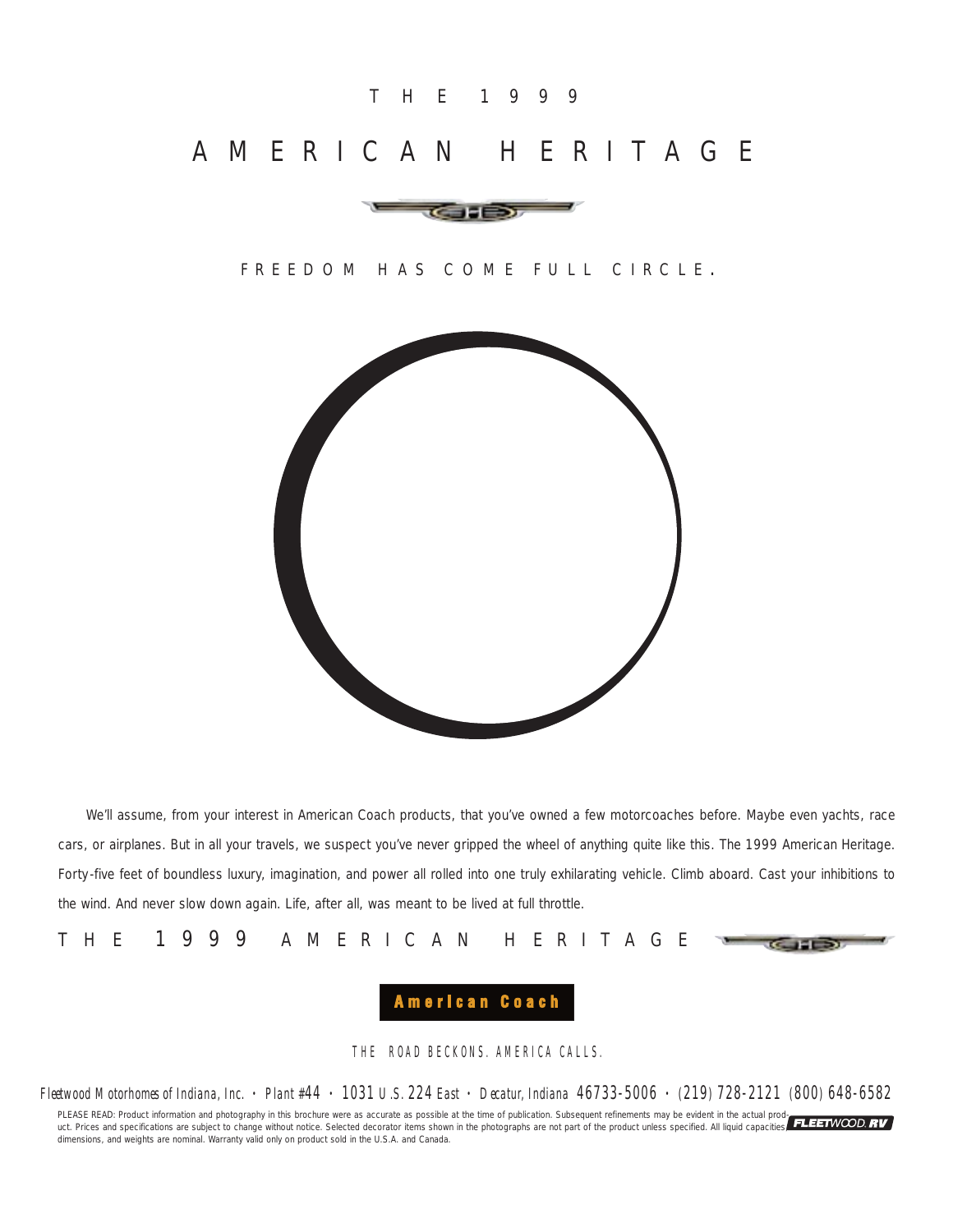## WANT TO SEE 12 ENGINEERS CRY LIKE A BABY? RELEASE 4 5 FEET OF SPORTY STYLING ONTO THE OPEN ROAD.

Okay, so our engineers were a little emotional when the first American Heritage rolled onto the highway. You'd be choked up, too, if you'd spent the last three years of your life trying to make an impossible dream come true.

But today, the proof is before you. Presenting the 1999 American Heritage — the first vehicle ever to combine the sporty styling of a touring bus with the comforting price range of a high line motorcoach.

It all started three years ago with a clean sheet of paper, a room full of American Coach owners, and several pots of coffee. We asked current owners what they'd like to see in a new top-of-the-line motorcoach.

What should it look like? What's the right length? Do you

want to spend more time in the kitchen or less? What luxury features do you prefer? How can we improve the cockpit? And so on. Our goal was to create a whole new kind of luxury vehicle from the ground up.

> Mission accomplished. The 1999 American Heritage is everything you asked for, and then some. It looks like an expensive touring bus, for instance, but it carries a price tag that's nowhere near high-end bus country.

And, while it's built on a custom-designed Spartan® chassis like every American Coach product, the American Heritage is a good five feet longer. So there's extra room for all sorts of delightful surprises. Like over 43,000 pounds of carrying capacity. Twin pass-through

| Overall Height w/AC 12' 1"    |
|-------------------------------|
| Overall Width (Max.) 101-1/2" |
| Interior Height (Max.) 81"    |
| Interior Width (Max.) 96"     |

Overall Length 45' 0"

New from the ground up, the American Heritage is a stunning example of what can happen when talented minds are allowed to roam freely. The 45-foot coach was researched, designed, and built entirely in Decatur, Indiana, by a special project team.

These twin, pass-through slide-out trays will swallow up just about anything you feed in ten-speed bikes, golf clubs, inner tubes, and so forth. Each eight-foot tray holds up to 1,000 pounds of cargo and conveniently slides through to the opposite side of the coach.





As convenience would have it, all water hookups are located in the same brightly lit compartment. For quick cleanups, there's also a wash-down station with hot and cold water, a spray nozzle, a soap dispenser, and a paper towel holder.







Imagine the world as seen through this immense, bus-style windshield. It's 50" tall and 100" wide for all-out visibility. At night, a powered windshield curtain provides added privacy. And on frosty mornings, the Aqua Hot™ hydronic furnace graciously defrosts the windshield while you're still asleep.



To protect the paint on your beautiful bus front, you can choose this optional Lexan® bus armor. The clear acrylic shield does the same job as the standard vinyl bra cover, but with a little more panache.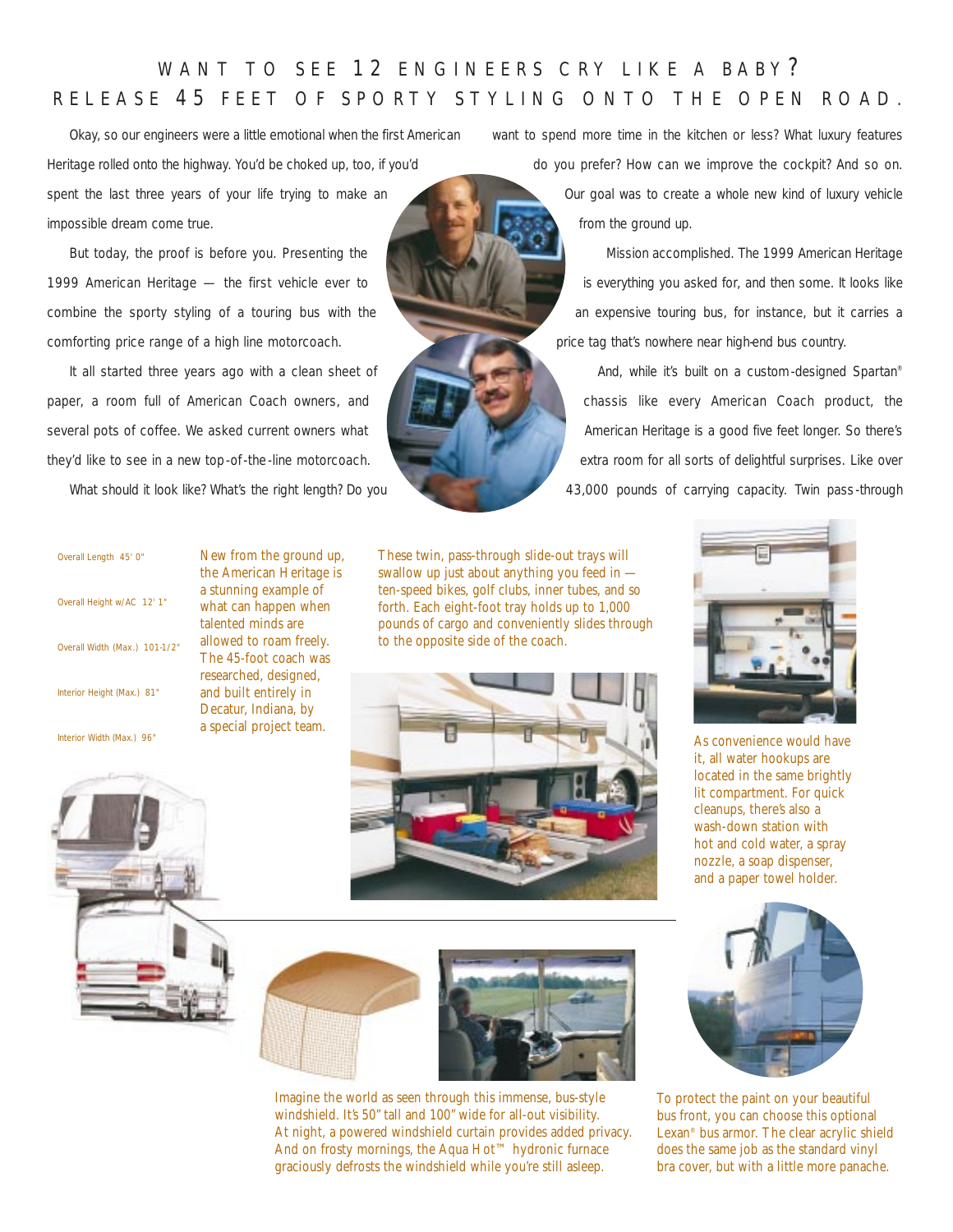

With tires as big as these Goodyear® 11R/22.5" steel belted radials, the American Heritage rides a little higher off the ground. That's why it's equipped with a two-tier power entry step, like most buses.





Exquisitely designed, the American Heritage features smooth fiberglass sidewalls, chrome and stainless steel accents, and your choice of 12 different color schemes. Also note the liberal use of awnings. You'll find them above the patio, bedroom windows, front door, and slide-out.

Welcome to one of the best engineered doorways we've ever seen. Ours comes with a thoughtful awning, a deluxe entry handle and porch light, a no-rattle screen door, and a unique front entry door with three separate locking mechanisms: keyless, deadbolt, and air locks. For added safety, the door has extra large windows that allow you to see small cars and pedestrians down below.

compartment slide-out trays. An extra awning just for the front door. A sprawling

bath area with his and her sinks. And even an available outdoor entertainment center featuring a 27" Sony® color television.

Almost brings tears to your eyes, doesn't it? The 1999 American Heritage. Come see the coach that's changing the look of the open road.

> Hoping to watch a little World Cup soccer action while your copilot's at the wheel? Switch on the available Datron® In-Motion Digital Satellite System. It transmits crisp, clear satellite pictures to the TV even though you're buzzing down the highway at 70 mph. It's the same technology found on jet airliners.



Notre Dame's playing? There's no need to scurry indoors when you have this optional 27" Sony® color television outside. It's mounted on a slide-out swivel tray so you can easily block out sun glare. Other options include a Sony® AM/FM radio and cassette player, two stereo speakers, and a phone jack.



While you're appreciating the beauty of the American Heritage, don't overlook the less obvious (but no less important) features. Like a Sony® rear vision camera with audio hookup. An audible reverse warning system. A heavy-duty trailer hitch with 10,000 lb. capacity. A lighted chrome and rubber rock guard. An Onan® 10 kw Quiet Diesel generator. The list goes on and on.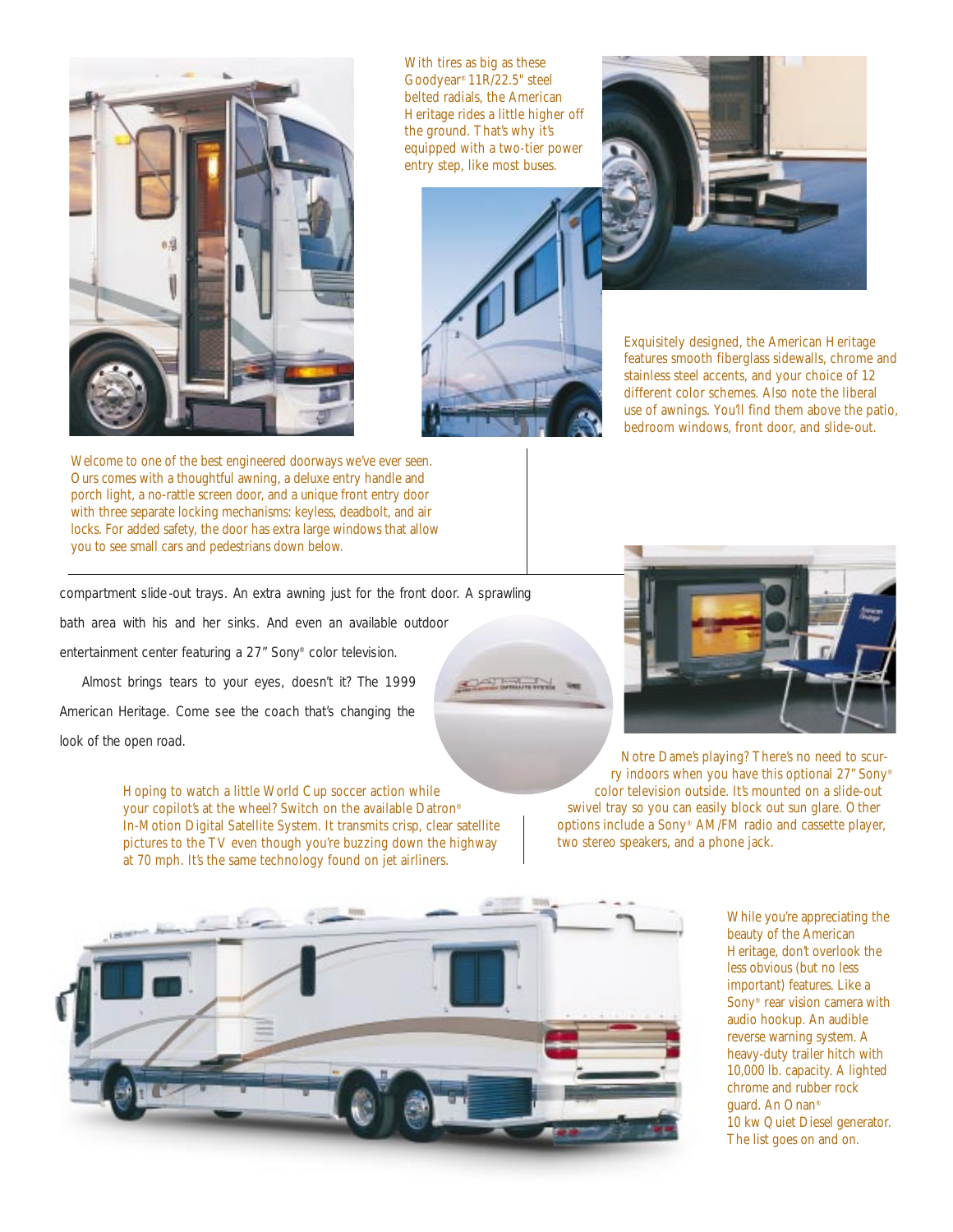





Slide-Out Overhead Cabinet

Slide-Out Overhead Cabinet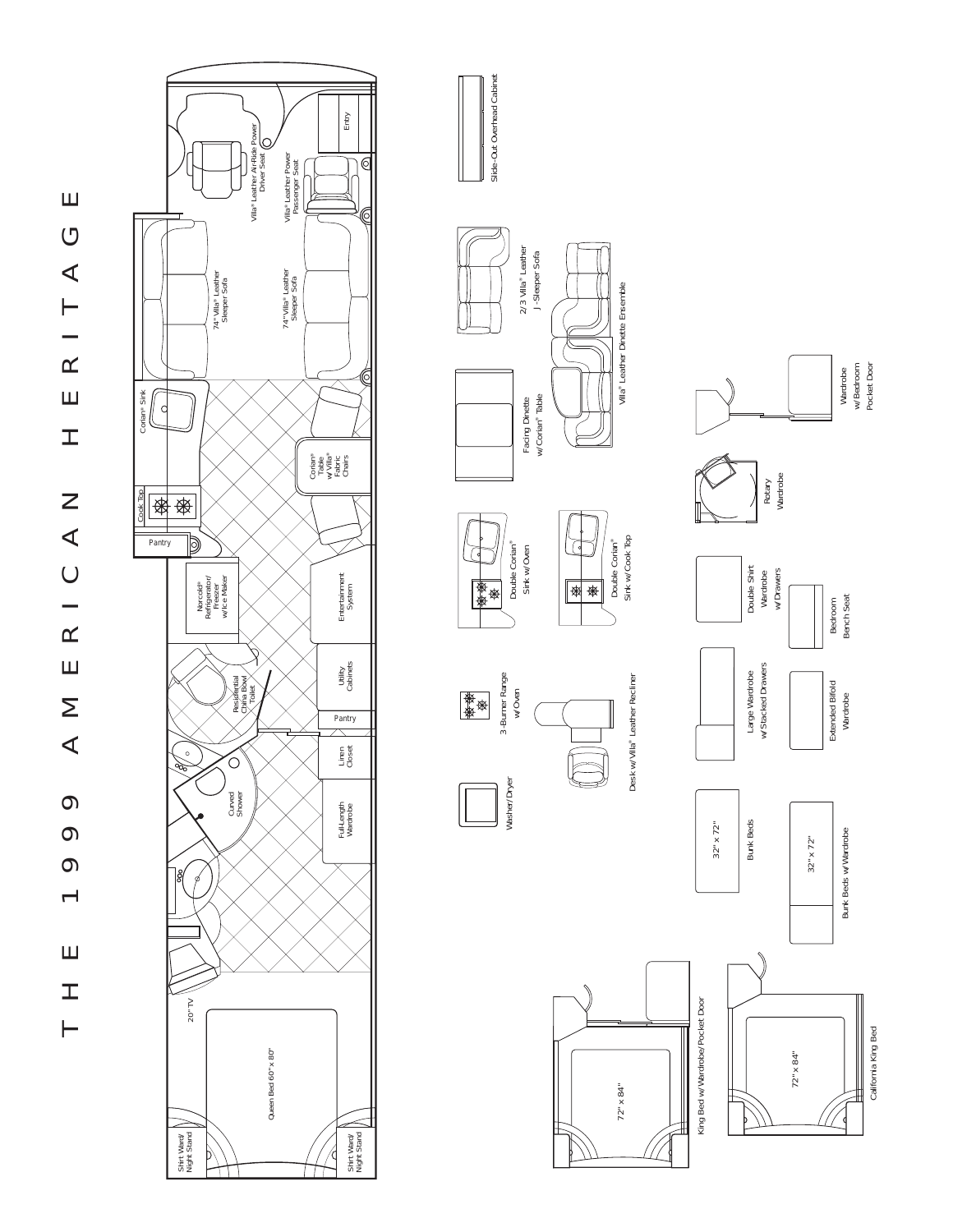Molded Cab Panels

### *Standard Features*

10.8 M11 Cummins® Engine, 450 HP Turbo Diesel Spartan® Chassis Allison® HD 4060 World Trans Six-Speed Electronic Transmission Full Air Suspension w/Bilstein® Shocks Anti-Lock Air Brake System w/Automatic Traction Control (ATC) Full Air Brakes w/Automatic Slack Adjusters Independent Front Suspension Stacked Rail Chassis Frame Steerable Tag Axle Cruise Control 3-Point Semi-Automatic Leveling Jacks MC 1000 Trip Computer Fully Adjustable VDO Pneumatic Dash Full Instrumentation/Analog/Electronic — VDO Back Lighted Instrument Panel 45° Steering Angle Leather Wrapped Steering Wheel Single Motor Windshield Wiper System Intermittent Wipers Double Swivel Visors Cab Side Pull-Down Shade Powered Windshield Privacy Curtain Auxiliary 12V Dash Receptacle I.C.C. Light Switch Driver & Passenger Climate Controls — A/C & Heat Driver & Passenger Map Lights Villa® Leather 6-Way Air-Operated Power Driver Seat Villa® Leather 6-Way Power Passenger Seat w/Electric Footrest Sony® Rear Vision System w/Audio Audible Reverse Warning System Sony® Stereo AM/FM/Cassette Player (Cockpit)

Sony® Stereo 10-Pack Compact Disc Player (Cockpit)

Driver Power Window Automotive Style Heated Rearview Mirrors w/Remote Adjustment Chrome "Bus-Like" Rearview Mirrors Non-Mobile Window Defrost Dual Chrome Air Horns — Roof Mounted Pneumatic Pop-Up Stepwell Cover Entry Step Switch at Entry Wall Undercoating Fire Extinguisher Steel Surface on Front Bulkhead/Engine Frame Automatic Generator Start System (2) 12V Chassis Batteries — 2000 CCA (6) 6V House Batteries — Deep Cycle 270 Amp Battery Shut- Off Switches, Coach & Chassis Polyethylene Battery Trays Electronic Battery Control Center Trailer Hitch — 10,000 Lb. Capacity Sound Insulation in Subfloors, Front & Rear Jacobs "C" Brake Underhood Utility Light — Front & Rear Aluminum Wheels (6), Steel Wheels (2) Goodyear® 11R/22.5" Steel Belted Radial Tires Lighted Rear Chrome/Rubber Rock Guard Mud Flaps

#### *Structural*

Vacubond Floor Vacubond Walls w/Smooth Fiberglass Exterior Skin Steel Reinforced Sidewall & Ceiling Construction Steel Outriggers on Chassis Heated Water & Holding Tank Compartments Vacubond Insulated & Padded Storage Areas Bonded Windshield w/Steel Frame

#### *Dimensions and Capacities*

| UNIT DIMENSIONS          |              | WEIGHTS                      |
|--------------------------|--------------|------------------------------|
| Overall Length (Note #1) | 45'0''       | Spartan <sup>®</sup> Chassis |
| Overall Height w/AC      | 12'1"        | <b>GVWR Rating</b>           |
| Overall Width (Max.)     | $101 - 1/2"$ | Front GAWR (Lbs.)            |
| Interior Height (Max.)   | 81"          | Rear GAWR (Lbs.)             |
| Interior Width (Max.)    | 96"          | Total (Lbs.)                 |
| Wheelbase*               | $304 - 1/2"$ | UVW (Note $#4$ ) (Lbs.)      |
|                          |              |                              |

\*Center of front axle to the middle of the rear axles.

| TANK & LIQUID CAPACITIES  |                     |
|---------------------------|---------------------|
| Fresh Water (Gal.)        | 160                 |
| Grey Water Holding (Gal.) | 99                  |
| Body Waste Holding (Gal.) | 64                  |
| Appliance LPG             |                     |
| Tank/WC (Note #2) (Gal.)  | $50.4(80\% + 40.3)$ |
| Fuel Tank (Gal.)          | 150                 |
| Fuel Weight (Lbs.)        | 1050                |

| WEIGHTS                      |              |  |  |
|------------------------------|--------------|--|--|
|                              |              |  |  |
| Spartan <sup>®</sup> Chassis |              |  |  |
| <b>GVWR Rating</b>           | (Note $#3$ ) |  |  |
| Front GAWR (Lbs.)            | 13,200       |  |  |
| Rear GAWR (Lbs.)             | 30.000       |  |  |
| Total (Lbs.)                 | 43.200       |  |  |
| UVW (Note #4) (Lbs.)         | 38,000       |  |  |
| GCWR (Note #5) (Lbs.)        | 53.200       |  |  |
|                              |              |  |  |

|              | <b>CHASSIS</b>                                          |
|--------------|---------------------------------------------------------|
| Frame        | Spartan® K2 Stacked Rail                                |
| Engine       | Cummins® M11 Select Plus<br>Electronic Engine 450 HP    |
| Torque       | 1450 @ 1200 RPM                                         |
| Cubic Inch   | 661                                                     |
| Transmission | Allison® HD 4060, 6-Speed<br>World w/Electronic Shifter |
|              | Alternator Amps 200 Amp Leece Neville                   |
| Tires        | Goodyear® G159 11R x 22.5"                              |

12 Exterior Graphics Colors Domed Fiberglass Roof w/Radius Corners Full Fiberglass Caps (Front & Rear) Smooth, One-Piece Hand Laid Fiberglass Sidewalls Fiberglass Front Quarter Panels Polished Stainless Steel Bumpers (Front & Rear) Bus-Style 50" Large Windshield Automotive Headlights PIAA Dual Spotlight w/Remote Control PIAA Driving Lights PIAA Docking Lights (Front & Rear) Auxiliary Fog Lamps Power Double Entry Step 31" Wide Entry Door w/Keyless Lock, Deadbolt Lock & Pneumatic (Air) Locks Deluxe Screen Door Deluxe Entry Handle w/Logo Dual Porch Light Dual Glazed Tinted Windows w/Screens Lighted Front Insignia Front Entry Awning DS/RS Awning Rail Molding 21' Patio Awning w/2 Matching Embroidered Lawn Chairs 6' Doorside (DS) & Roadside (RS) Bedroom Awnings Slide- Out Room Slide- Out Awning Protective Vinyl Bra Cover Solar Panel TV Antenna Powder Coated Trim (Side Molding) Powder Coated Aluminum Wheel Well Trim Dual Fuel Fill Ports w/Locking Doors Locking Exterior Storage Compartments Exterior Storage Doors w/Panagraph Hinges 2 Full Width Compartment Slide- Out Trays Luggage Compartment Lights Exterior Convenience Light at Dump Valves Water Pump Switch at Service Compartment Exterior Wash Down Kit Paper Towel/Soap Dispenser Caddy 25' Fresh Water Hose Dual Holding Tank San-T-Flush System Dual Water Pumps/Whisper 50' Air Service Line 30' Power Cord Holding Tanks w/Low Point Drain Valves Floor Mounted LPG Tank — 42 Gallon Exterior Tank Monitor

Note #1: Overall lengths taken from front bumper to rear bumper.

Note #2: Capacities shown are tank manufacturer's listed Water Capacity (W.C.). Actual filled L.P. Capacity is 80% of listing due to safety shut-off required on tank.

Note #3: Gross Vehicle Weight Rating (GVWR): Means the maximum permissible loaded weight of the motorhome.

Note #4: Unloaded Vehicle Weight (UVW): Means the weight of a vehicle, without options, with maximum capacity of all fluids necessary for operation of the vehicle, but without cargo, occupants or accessories that are ordinarily removed from the vehicle when it is not in use. Weight varies significantly based on options.

Note #5: Gross Combined Weight Rating (GCWR): Means the combined weight of the fully equipped motorhome including passengers, all cargo, fluids, etc., plus the weight of the fully loaded towed vehicle.